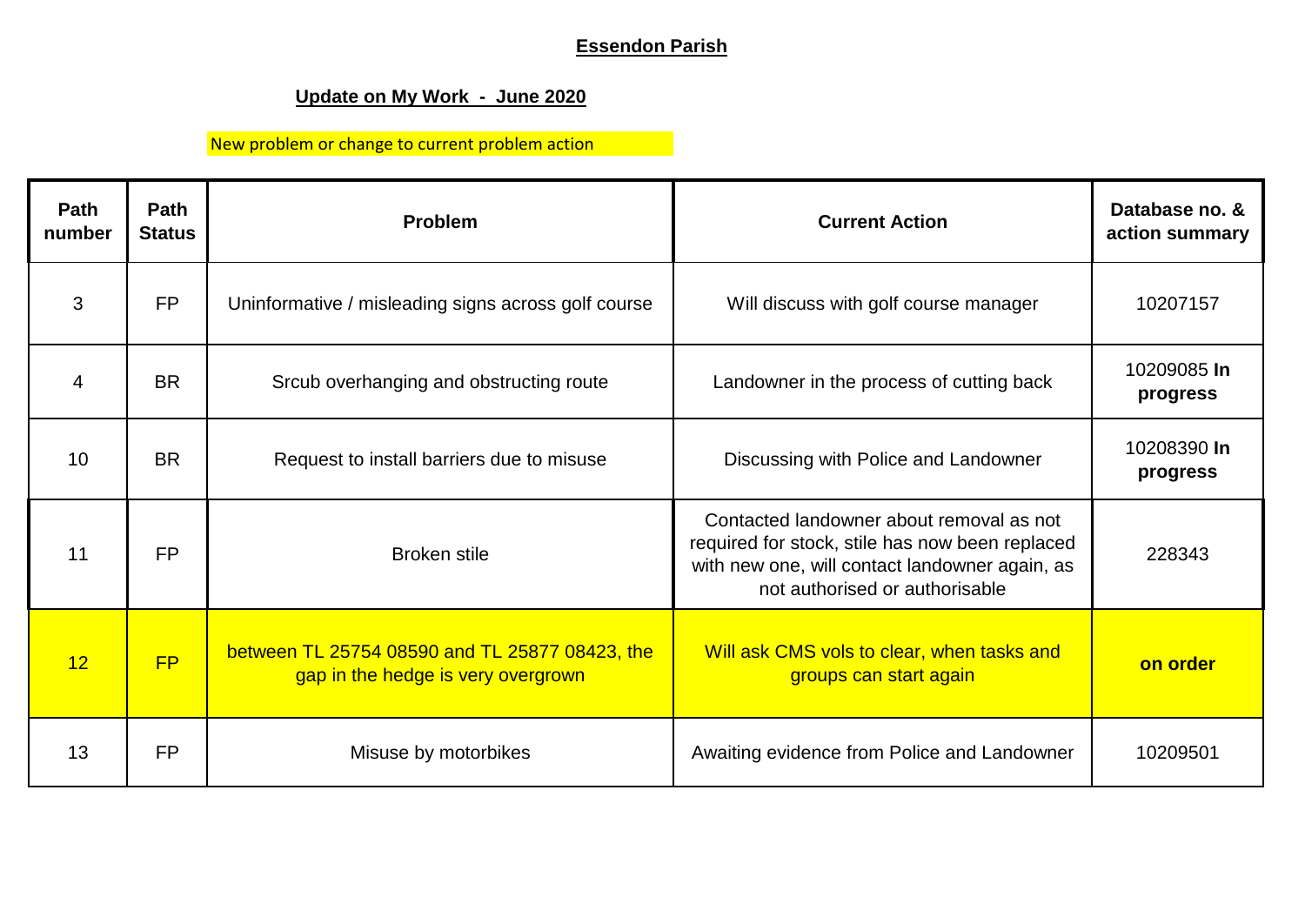### **Essendon Parish**

| 13 | FP          | Scrub within path forcing walkers more into field | Will look at CMS vols cutting back                                                                                                             | 10209500                |
|----|-------------|---------------------------------------------------|------------------------------------------------------------------------------------------------------------------------------------------------|-------------------------|
| 13 | FP          | <b>Signpost leaning</b>                           | Rusted too, so will replace                                                                                                                    | on order                |
| 14 | <b>BOAT</b> | Signpost fallen over                              | <b>Will replace</b>                                                                                                                            | 2421599 on order        |
| 15 | <b>FP</b>   | Misuse by motorbikes                              | Awaiting evidence from Police and Landowner                                                                                                    | 10209502                |
| 16 | <b>FP</b>   | Trees planted in footpath now narrowing the width | will write to house / land owner and as they are<br>removed                                                                                    | 10207159                |
| 16 | <b>FP</b>   | Small bridge is rotting                           | Closed via TTRO and EA App for replacement<br>submitted, awaiting quotes for replacement                                                       | 10210296 In<br>progress |
| 18 | <b>BR</b>   | Security camera installed on bridleway            | Discussing with Enforcement Officer                                                                                                            | 10204353                |
| 18 | <b>BR</b>   | Fencing installed in bridleway                    | Discussing with Enforcement Officer                                                                                                            | 10204354                |
| 19 | <b>FP</b>   | New fence being installed in footpath             | Measured and contacted landowner, width being<br>discussed, walkers may make MOD app for width<br>claim, no futher information or App received | 10203603 Noted          |
| 20 | <b>FP</b>   | New fence installed in footpath narrowing width   | Contacted householder                                                                                                                          | 10209655 in<br>progress |